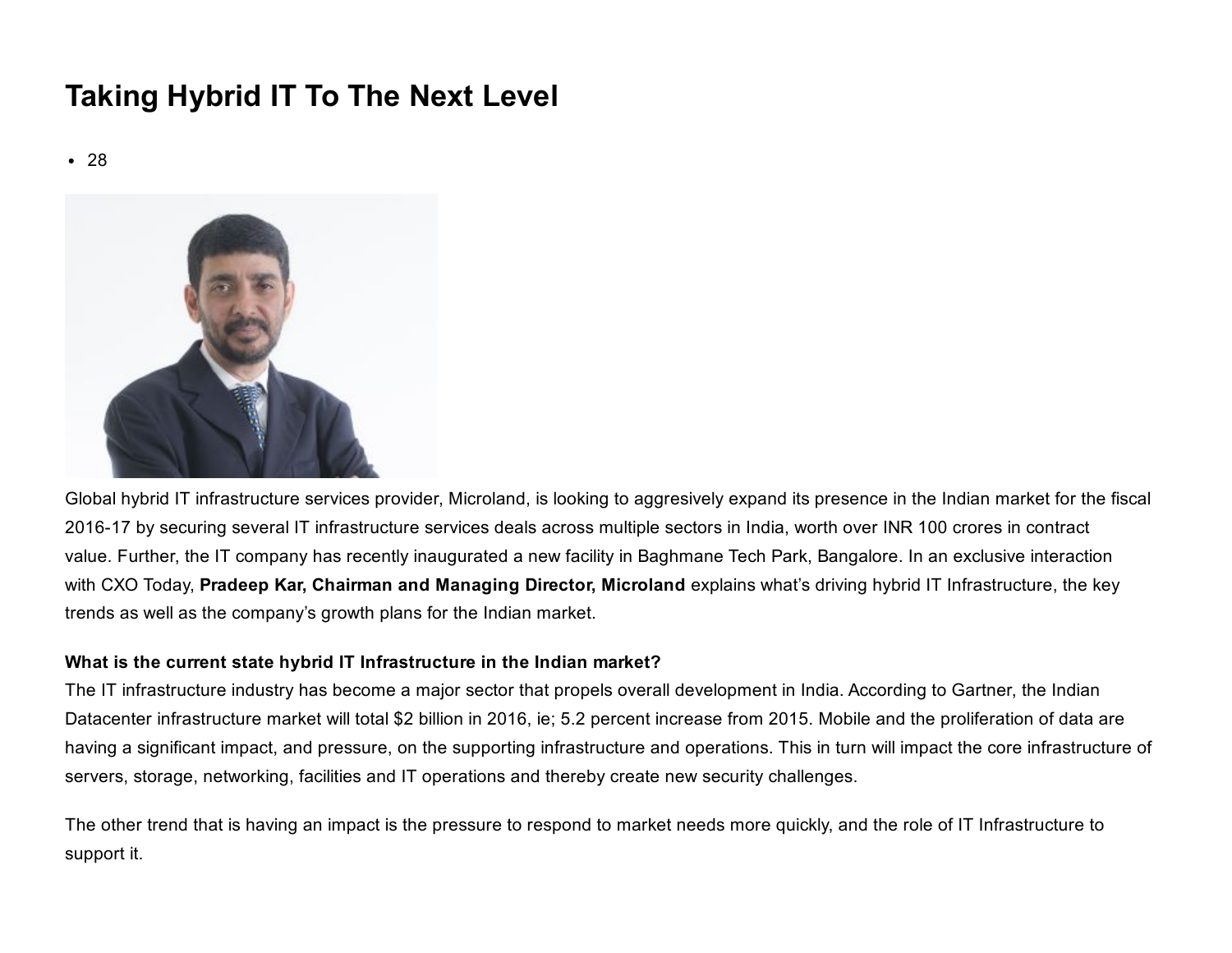As organizations strive to transform themselves to a digital business, they will have to advance and modify their Datacenters as part of this journey. With an increase in the mobile workforce, more and more data will be generated and reside outside the primary Datacenter. Hence the space will only see increased action in years to come. A mix of in-house Datacenters along with public or private cloud infrastructure is what enterprises are exploring as their way forward.

Along with Automation and Orchestration, we understand that Smart & Hybrid IT enabled Datacenters that use advanced and integrated solutions to monitor, control, and optimize facility, would gain pace as the next face of Indian hybrid IT market.

## What do you think are the challenges faced by the IT infrastructure sector in India?

The Indian economy with integration to the global world and mobile-first-consumers, who are very active on social platforms expect the CIOs to deliver real-time and superior customer experiences. This can only be done if the IT & Applications infrastructure is sophisticated to support the business needs.

There is an urgent need for IT innovation in systems, processes, outsourcing, infrastructure risk management, customer support, and security. This would need a level of investments that businesses need to make in order to differentiate and survive in this competitive world.

This coupled with the advancements in the telecom infrastructure and the requirements of the mobile workforce to work from Anywhere, Anytime is another challenge for the CIO to enhance productivity and collaboration in a secure manner.

Also, limitation in the available talent pool is constraining CIOs to deliver and respond to these requirements.

# What is the unique value proposition of Microland? Can you cite an example?

Microland is India's largest specialists in IT Infrastructure and Cloud Services Provider enabling enterprises in their IT-as-a-Service journey. We invested in our Cloud Centre of Excellence in January 2011, much before the industry identified this trend and on our 25th anniversary in August 2014, we repositioned ourselves as India's first Hybrid IT Services Company.

We are a specialist company and IT infrastructure with a workforce of 3300+ infrastructure professionals across the Americas, Europe, Middle East and India. We have global scale experience, and mange some of the world's largest IT environments comprising of hundreds of thousands of users, networks devices, telecom circuits, server etc.

In the process of helping enterprises in transformation to IT as a Service, we realize that business driven IT solution is represented as a repeatable business activity having a specified outcome, wherein service acts as a self-contained logical unit, may be composed of other